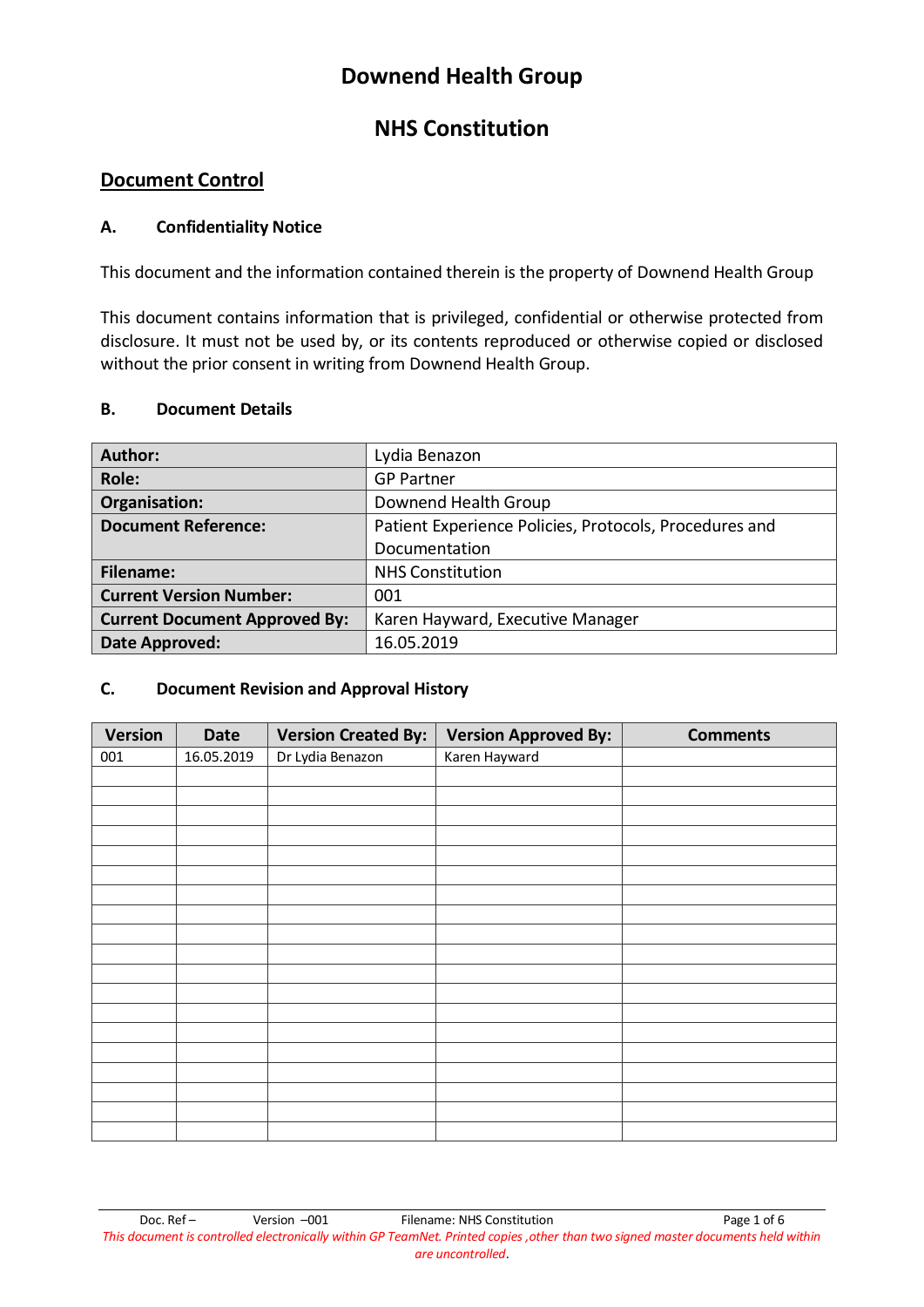#### **Introduction**

The NHS is founded on a common set of principles and values that bind together the communities and people it serves – patients and public – and the staff who work for it.

This Constitution establishes the principles and values of the NHS in England.

It sets out rights to which patients, public and staff are entitled, and pledges which the NHS is committed to achieve, together with responsibilities which the public, patients and staff owe to one another to ensure that the NHS operates fairly and effectively.

All NHS bodies and private and third sector providers supplying NHS services are required by law to take account of this Constitution in their decisions and actions.

The Constitution will be renewed every 10 years, with the involvement of the public, patients and staff.

## **Making it available to Patients**

The text of the Constitution on the following pages will be incorporated into the Practice Website [www.dowendhealthgroup.com](http://www.dowendhealthgroup.com/) and also put on the Notice Board in the Patient Waiting Area of the Practice.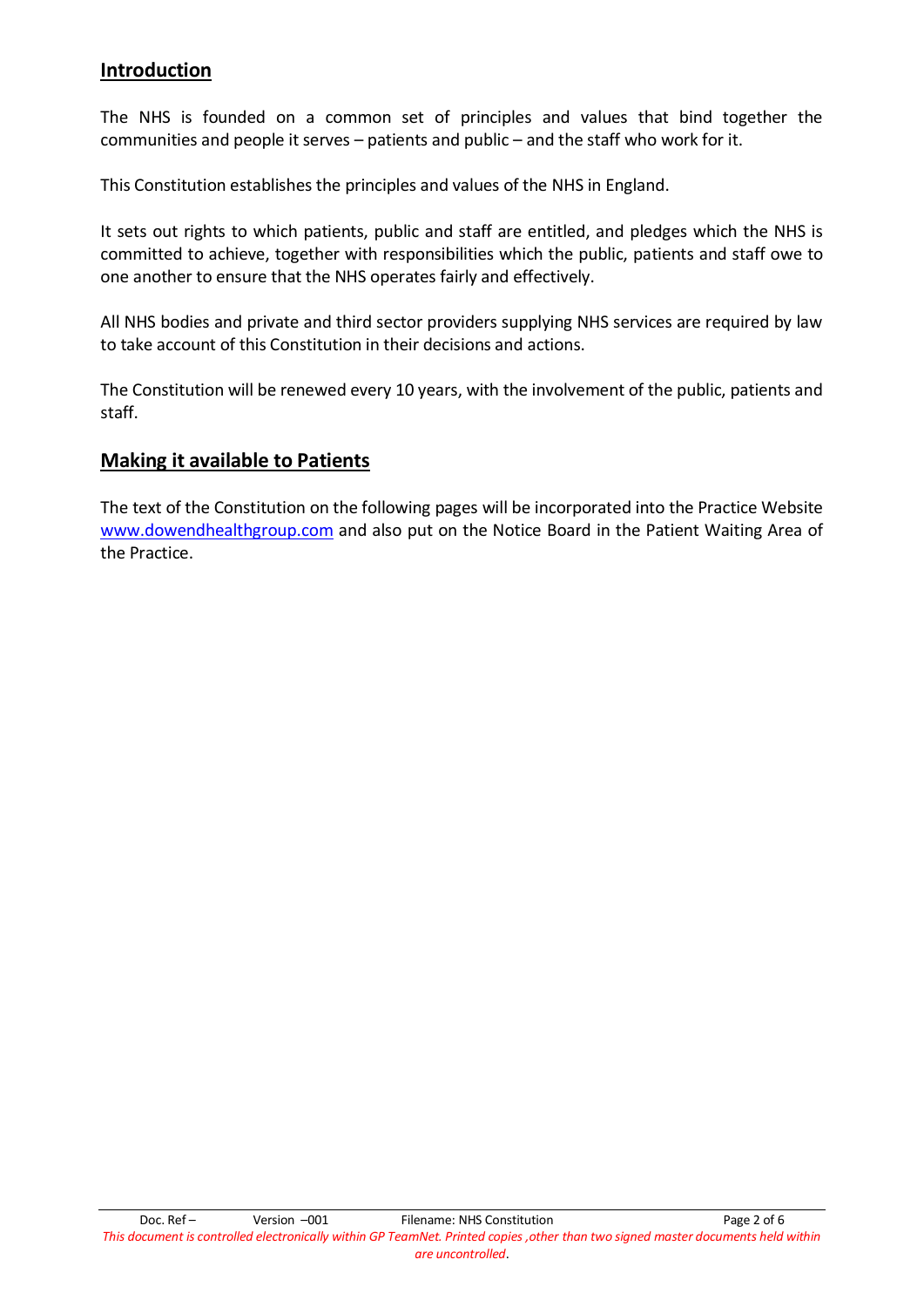# **How Downend Health Group Implements the NHS Constitution**

# **Principles**

## **The Practice:**

- Provides a comprehensive service, available to all irrespective of age, disability, gender reassignment, race, religion or belief, sex or sexual orientation and has a duty to respect their human rights.
- Promotes equality through the service, providing and to paying particular attention to groups or sections of society where improvements in health and life expectancy are not keeping pace with the rest of the population.
- Provides access to services based on clinical need, not on an individual's ability to pay.
- Aspires to the highest standards of excellence and professionalism, providing safe and effective high-quality care focused on patient experience.
- Ensures that it is effectively lead and managed and its staff receives relevant education, training and development.
- Its services reflect the needs and preferences of patients, their families and carers who will be involved in and consulted on all decisions about their care and treatment.
- Ensures that it works across organisational boundaries and in partnership with other organisations in the interest of patients, local communities and the wider population.
- Is accountable to the public, communities and patients that it serves.
- Supports staff when they raise concerns about the service by ensuring their concerns are fully investigated and that there is someone independent, outside of their team, to speak to.

# **Patient Rights**

## **Patients have the right:**

- To receive NHS services free of charge, apart from certain limited exceptions sanctioned by Parliament.
- To access NHS services and not be refused access on unreasonable grounds.
- To expect the Practice to assess the health requirements of the local community and to commission and put in place the services to meet those needs as considered necessary.
- In certain circumstances to go to other European Economic Area countries or Switzerland for treatment which would be available through the NHS.
- Not to be unlawfully discriminated against in the provision of NHS services including on grounds of gender, race, religion or belief, sexual orientation, disability (including learning disability or mental illness) or age.
- To access services within maximum waiting times, or to be offered a range of alternative providers if this is not possible.
- To be treated with a professional standard of care, by appropriately qualified and experienced staff, in a properly approved or registered organisation that meets required levels of safety and quality.
- To be treated with dignity and respect, in accordance with their human rights.
- To accept or refuse treatment that is offered, and not to be given any physical examination or treatment unless valid consent has been given.
- To be given information about their proposed treatment in advance, including any significant risks and any alternative treatments which may be available, and the risks involved in doing nothing.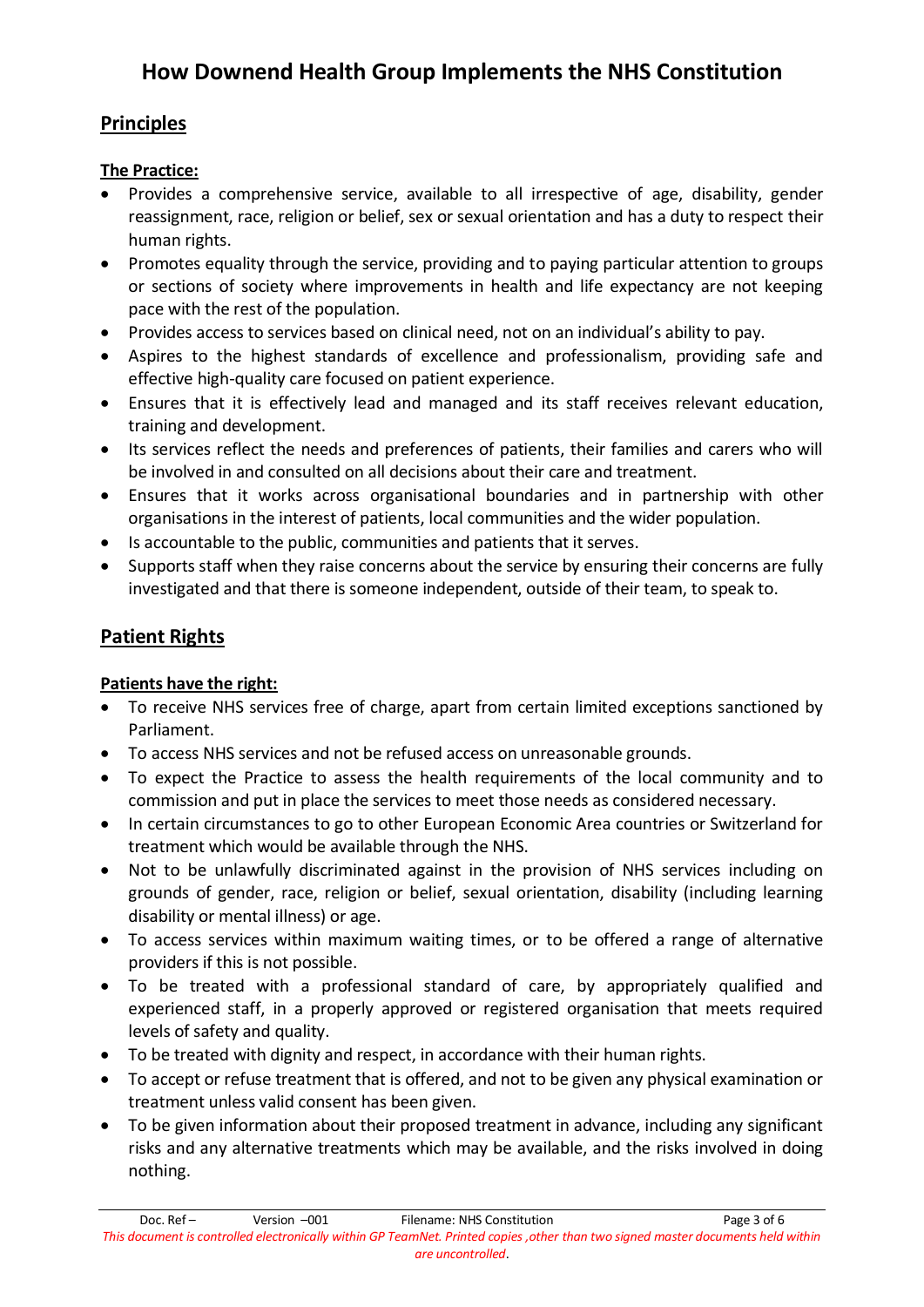- To privacy and confidentiality and to expect the Practice to keep their confidential information safe and secure.
- To access to their own health records.
- To choose their GP practice, and to be accepted by that Practice unless there are reasonable grounds to refuse, in which case they will be informed of those reasons.
- To express a preference for using a particular doctor within their GP Practice.
- To make choices about their NHS care and to information to support these choices.
- To be involved in discussions and decisions about their healthcare, and to be given information to enable them to do this.
- To be involved, directly or through representatives, in the planning of healthcare services, the development and consideration of proposals for changes in the way those services are provided, and in decisions to be made affecting the operation of those services.
- To have any complaint you make about NHS services dealt with efficiently, to have it properly investigated, know the outcome and escalate the complaint to the independent Health Service Ombudsman.
- To make a claim for judicial review if they think they have been directly affected by an unlawful act or decision of an NHS body.
- To compensation where they have been harmed by negligent treatment.

# **Patient Responsibilities**

- To make a significant contribution to their own, and their family's, good health and wellbeing, and take some personal responsibility for it.
- To treat NHS staff and other patients with respect and recognise that causing a nuisance or disturbance on NHS premises could result in prosecution.
- To provide accurate information about their health, condition and status.
- To keep appointments, or cancel within reasonable time.
- To follow the course of treatment which they have agreed, and talk to their clinician if they find this difficult.
- To participate in important public health programmes such as vaccination.
- To ensure that those closest to them are aware of their wishes about organ donation.
- To give feedback both positive and negative about the treatment and care they have received, including any adverse reactions they may have had.

# **Practice Staff Rights**

## **Practice Staff have the right:**

- To a good working environment with flexible working opportunities, consistent with the needs of patients and with the way that people live their lives;
- To have a fair pay and contract framework;
- To be involved and represented in the workplace;
- To have healthy and safe working conditions and an environment free from harassment, bullying or violence;
- To be treated fairly, equally and free from discrimination; and
- To raise an internal grievance and if necessary seek redress, where it is felt that a right has not been upheld;
- To raise any concern with their employer, whether it is about safety, malpractice or other risk, in the public interest, without suffering any detriment.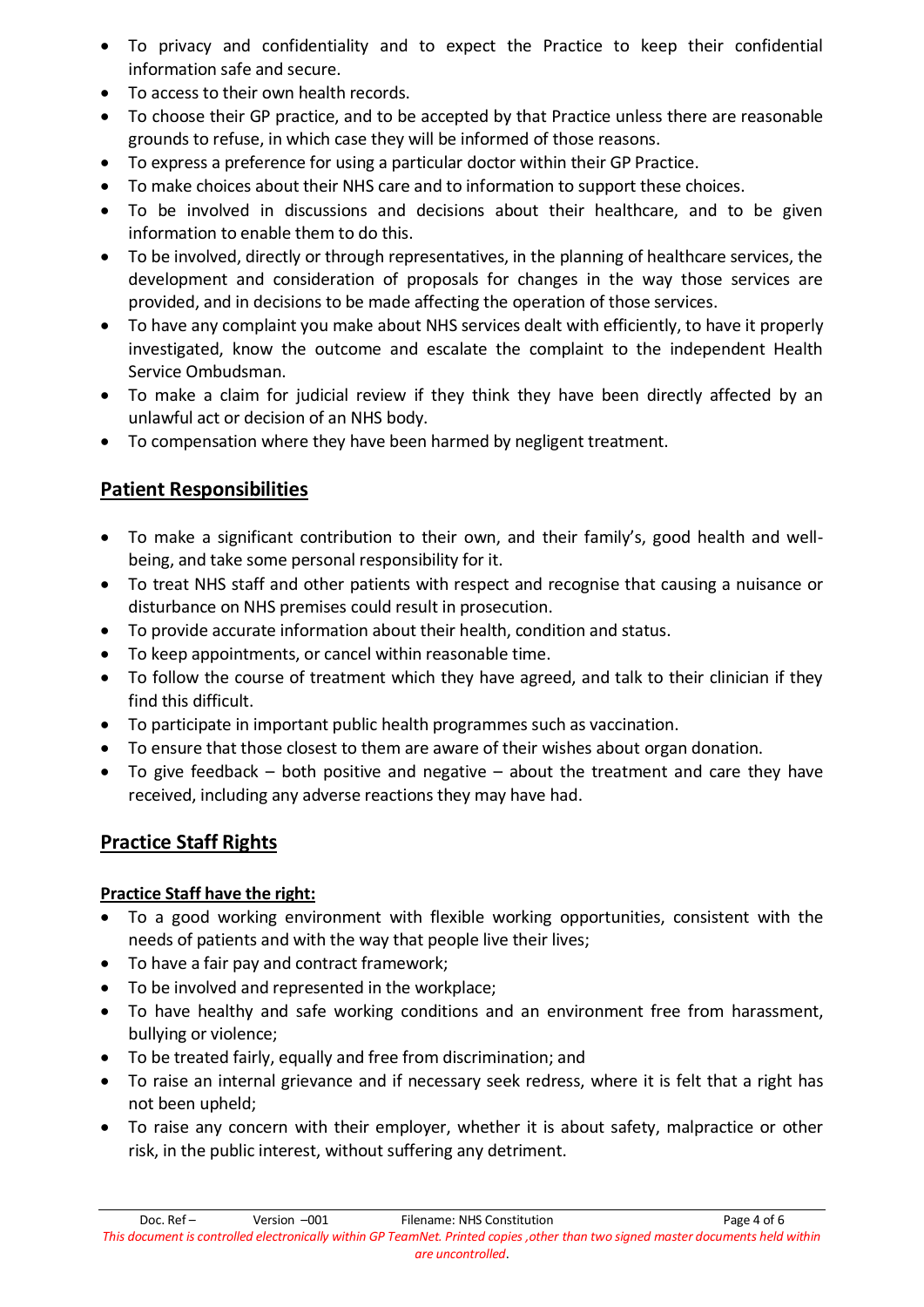# **NHS Pledge to Staff Members**

#### **The NHS Commits:**

- To provide all staff with clear roles and responsibilities and rewarding jobs for teams and individuals that make a difference to patients, their families and carers and communities;
- To provide all staff with personal development, access to appropriate training for their jobs and line management support to succeed;
- To provide support and opportunities for staff to maintain their health, well-being and safety;
- To engage staff in decisions that affect them and the services they provide, individually, through representative organisations and through local partnership working arrangements. All staff will be empowered to put forward ways to deliver better and safer services for patients and their families;
- To support all staff in raising concerns at the earliest reasonable opportunity about safety, malpractice or wrongdoing at work, responding to and, where necessary, investigating the concerns raised and acting consistently with the Public Interest Disclosure Act 1998.